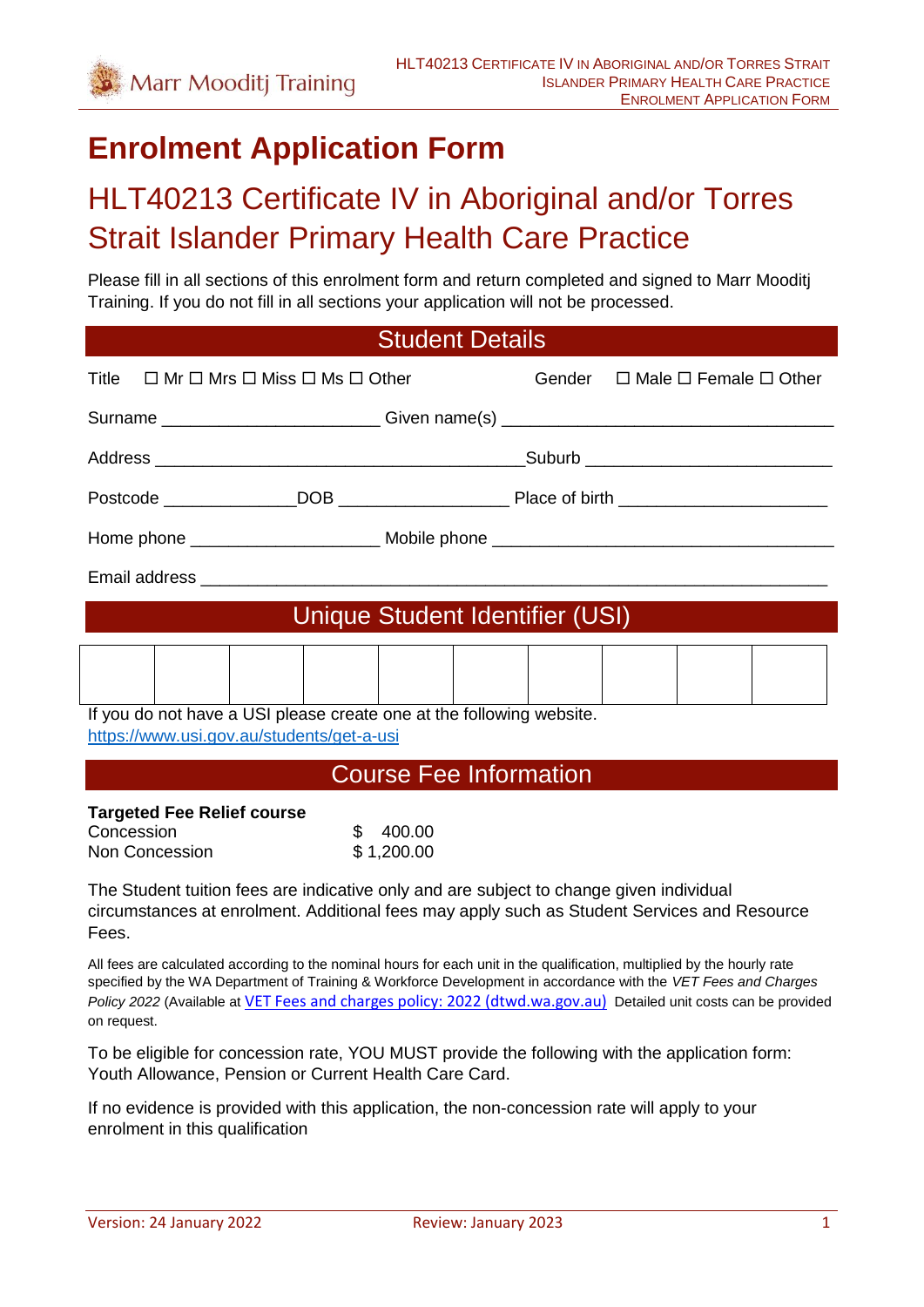### Enrolment Specifications

Below are the specified details for enrolment at Marr Mooditj Training.

Agree to pay the Fees and Charges

To be a subsidised student you must be Aboriginal and/or Torres Strait Islander descent and older than 18 years

To be a student of Marr Mooditj Training you agree to our code of conduct

To be eligible for concession rate you must provide evidence such as Health Care card

Must be a resident of Western Australia

I will need to provide a certified copy of my Police Clearance or a Criminal History Check and Working with Children Check to attend any placements

I will need to provide a copy of my Covid-19 full vaccination certificate.

**For Country Students:** To access travel and accommodation you must be an ABSTUDY approved student. You must provide the ABSTUDY statement to Marr Mooditj Training before any travel and accommodation can be arranged.

Are you currently receiving ABSTUDY? Yes  $\Box$  No  $\Box$ 

### Language, Literacy and Numeracy

Please tick the boxes that apply for your level of English language, literacy and numeracy (LLN). We need this information to identify whether you need LLN support.

|                                | <b>Very Well</b> | Well | Not very well | Not at all |
|--------------------------------|------------------|------|---------------|------------|
| I can speak/understand English |                  |      |               |            |
| I can read English             |                  |      |               | ш          |
| I can write in English         |                  |      |               |            |
| I can do maths                 |                  |      |               |            |

### Support Needs

Do you have any disability, impairment or health condition that might  $\Box$  Yes  $\Box$  No affect your studies or require special support?

If YES, please provide details of the disability/condition(s) and support needed

Disability/Condition Support required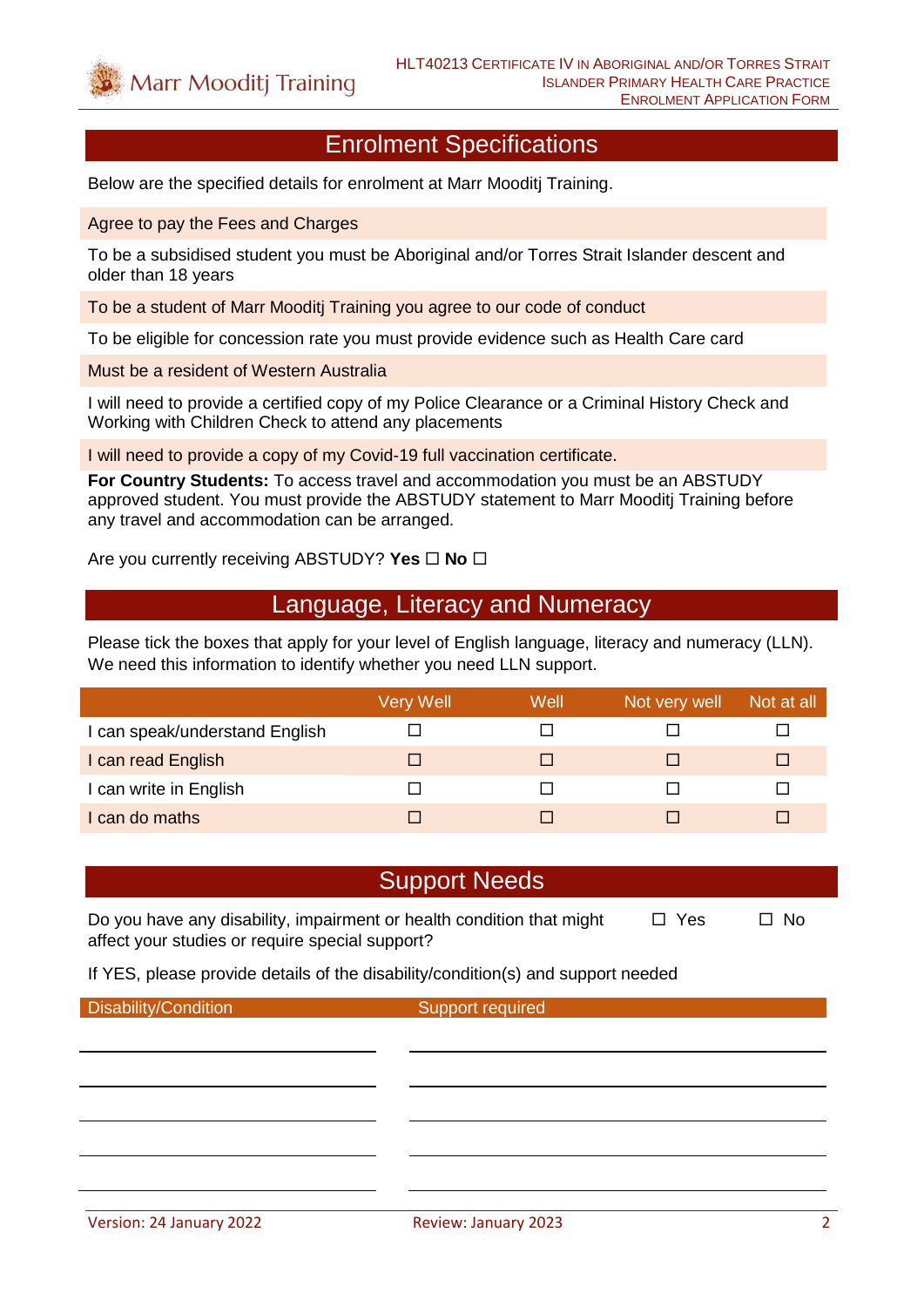# Educational Background

Please tick the boxes below to show your secondary (school) and post-secondary (university/vocational) education.

| Secondary (tick highest attended) |        | Post-Secondary (tick all that apply) |   |
|-----------------------------------|--------|--------------------------------------|---|
| Year 12 or equivalent             | П      | Doctorate                            |   |
| Year 11 or equivalent             | □      | Master's Degree                      | П |
| Year 10 or equivalent             | □      | <b>Bachelor's Degree</b>             |   |
| Year 9 or equivalent              | □      | <b>Advanced Diploma</b>              | П |
| Year 8 or equivalent              | $\Box$ | Diploma or Associate Diploma         |   |
| Never attended school             | П      | <b>Certificate IV</b>                | П |
|                                   |        | Certificate III or Trade             |   |
| Year completed (eg 1961)          |        | Certificate II                       | П |

\*Please attach Post-Secondary certificates if ticked

# Employment Status

Please tick the box that best describes your current employment status

| Full time                                |  |
|------------------------------------------|--|
| Part time                                |  |
| Employer                                 |  |
| Unemployed, seeking full time employment |  |
| Unemployed seeking part time employment  |  |

If employed please provide your employer's contact details:

| <b>Employer Name</b>                  |               |           |
|---------------------------------------|---------------|-----------|
| Address                               |               |           |
| Suburb                                |               | Postcode  |
| Position held                         |               |           |
| Employer phone                        |               |           |
| Employers email                       |               |           |
| Please send an invoice to my employer | Yes<br>$\Box$ | $\Box$ No |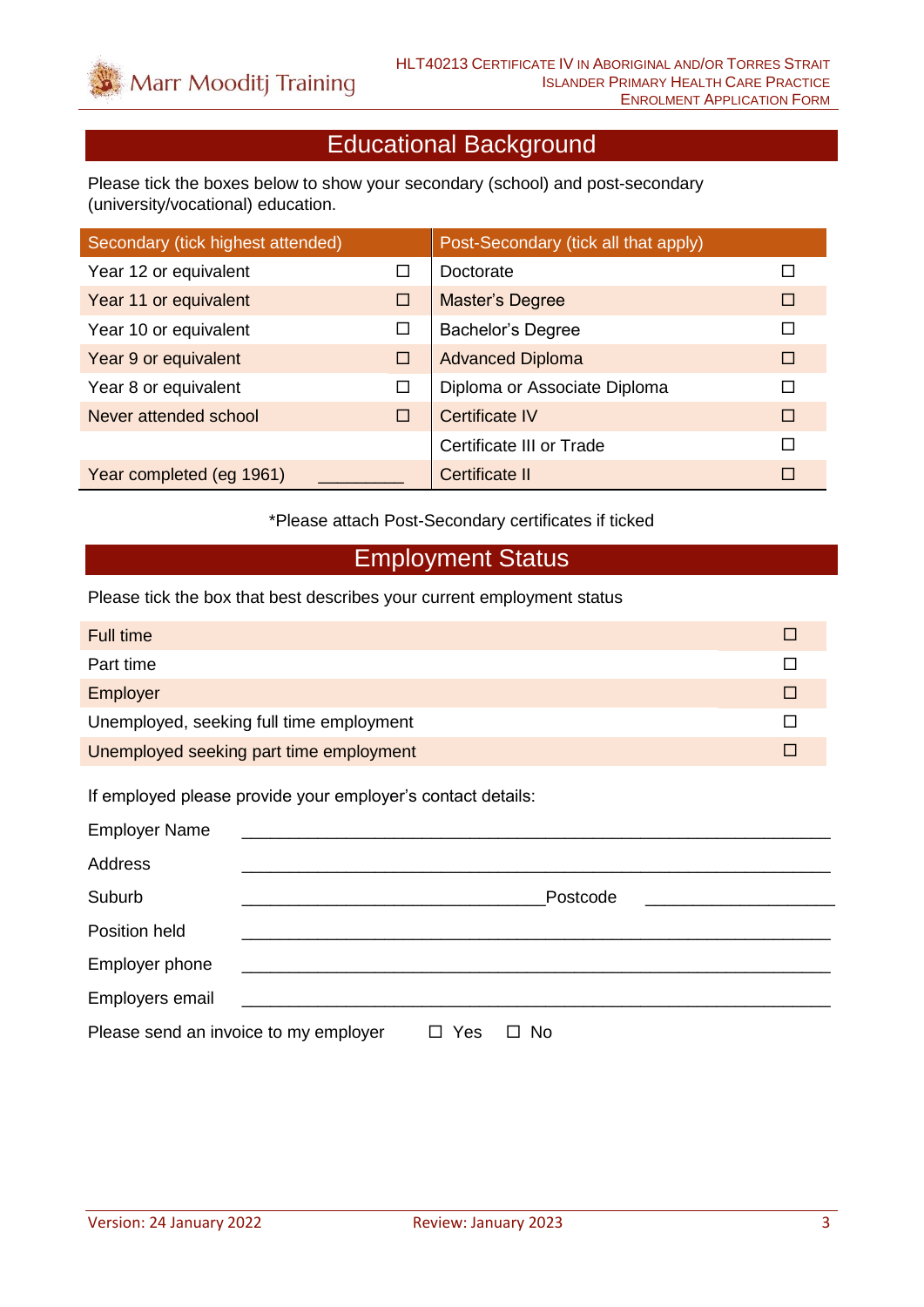### What Are Your Reasons for Doing this Course

Please tick your reasons for doing this course in the boxes below (tick all that apply)

| To get a job                  | $\Box$ It is part of my job requirements        |  |
|-------------------------------|-------------------------------------------------|--|
| To develop my own business    | I want extra skills                             |  |
| To try for a different career | $\Box$   For personal interest/Self development |  |
| To get a promotion            | Other reasons (write reasons below)             |  |

### Previous Enrolments

Is this the first time you have enrolled in a course at Marr Mooditi?  $\Box$  Yes  $\Box$  No

If NO, did you complete the course?  $\Box$  Yes  $\Box$  No

Please list the courses in which you have previously enrolled, and approximate date(s)

# Course **Date** Date of the Course of the Course of the Course of the Course of the Date

## Privacy Notice & Declaration

Under the *Data Provision Requirements 2012*, **Marr Mooditj Training** is required to collect personal information about you and to disclose that personal information to the National Centre for Vocational Education Research Ltd (NCVER).

Your personal information (including the personal information contained on this enrolment form), may be used or disclosed by **Marr Mooditj Training** for statistical, administrative, regulatory and research purposes. **Marr Mooditj Training** may disclose your personal information for these purposes to:

- Commonwealth and State or Territory government departments and authorised agencies; and
- NCVER.

Personal information that has been disclosed to NCVER may be used or disclosed by NCVER for the following purposes:

- populating authenticated VET transcripts;
- facilitating statistics and research relating to education, including surveys and data linkage;
- pre-populating RTO student enrolment forms;
- understanding how the VET market operates, for policy, workforce planning and consumer information; and
- administering VET, including program administration, regulation, monitoring and evaluation

You may receive a student survey which may be administered by a government department or NCVER employee, agent or third party contractor or other authorised agencies. Please note you may opt out of the survey at the time of being contacted.

NCVER will collect, hold, use and disclose your personal information in accordance with the *Privacy Act 1988* (Cth), the National VET Data Policy and all NCVER policies and protocols (including those published on NCVER's website at [www.ncver.edu.au\)](http://www.ncver.edu.au/).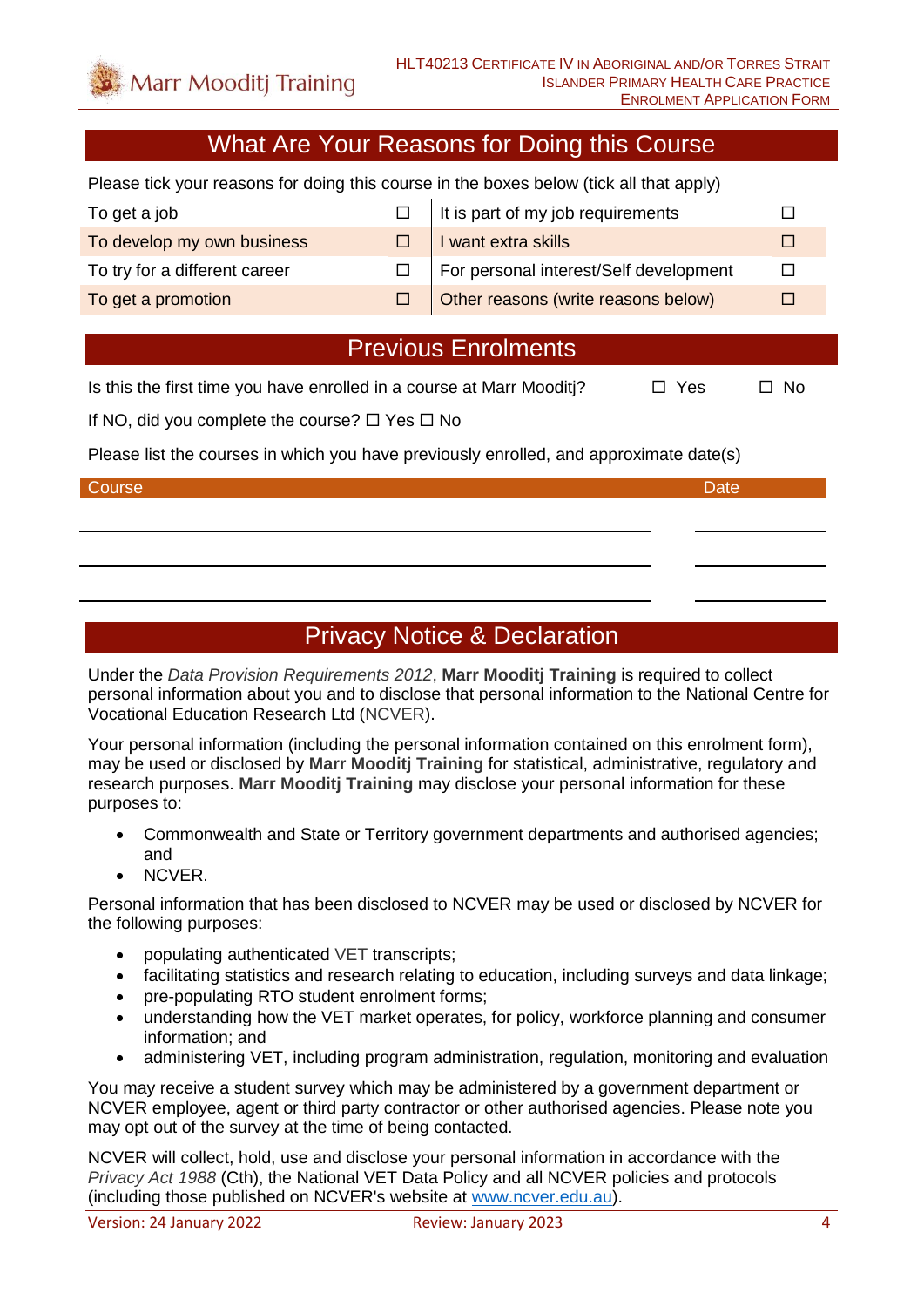

### How Did You Hear About Us?

 $\Box$  Newsletter  $\Box$  Radio  $\Box$  Word of Mouth  $\Box$  Family/Friend  $\Box$  Facebook  $\Box$  Website  $\Box$  Job Network  $\Box$ Other **Lating** 

## **Declaration**

**I certify that the information provided in this application are true and correct.**

#### **STUDENT SIGNATURE** \_\_\_\_\_\_\_\_\_\_\_\_\_\_\_\_\_\_\_\_\_\_\_\_\_\_\_\_\_\_\_\_**DATE**\_\_\_\_\_\_\_\_\_\_\_\_\_\_\_\_\_\_\_\_\_

## Submit Your Application to:

MARR MOODITJ TRAINING INC

PO BOX 1030, BENTLEY DELIVERY CENTRE, WA 6983

Phone: (08) 9351 9344 Fax: (08) 9350 6830

Email: [reception1@marrmooditj.com.au](mailto:reception1@marrmooditj.com.au)

### Application Process

- 1. A letter of acknowledgement will be sent by mail to you within 2 working days of receipt of your application. If you have not received an acknowledgement please telephone Marr Mooditj Training.
- 2. Marr Mooditj Training will process your application within 5 working days, and upon successful application, will send you a confirmation of your enrolment.
- 3. Applicants may be encouraged to complete Language, Literacy and Numeracy training prior to enrolment in the course of their choice.